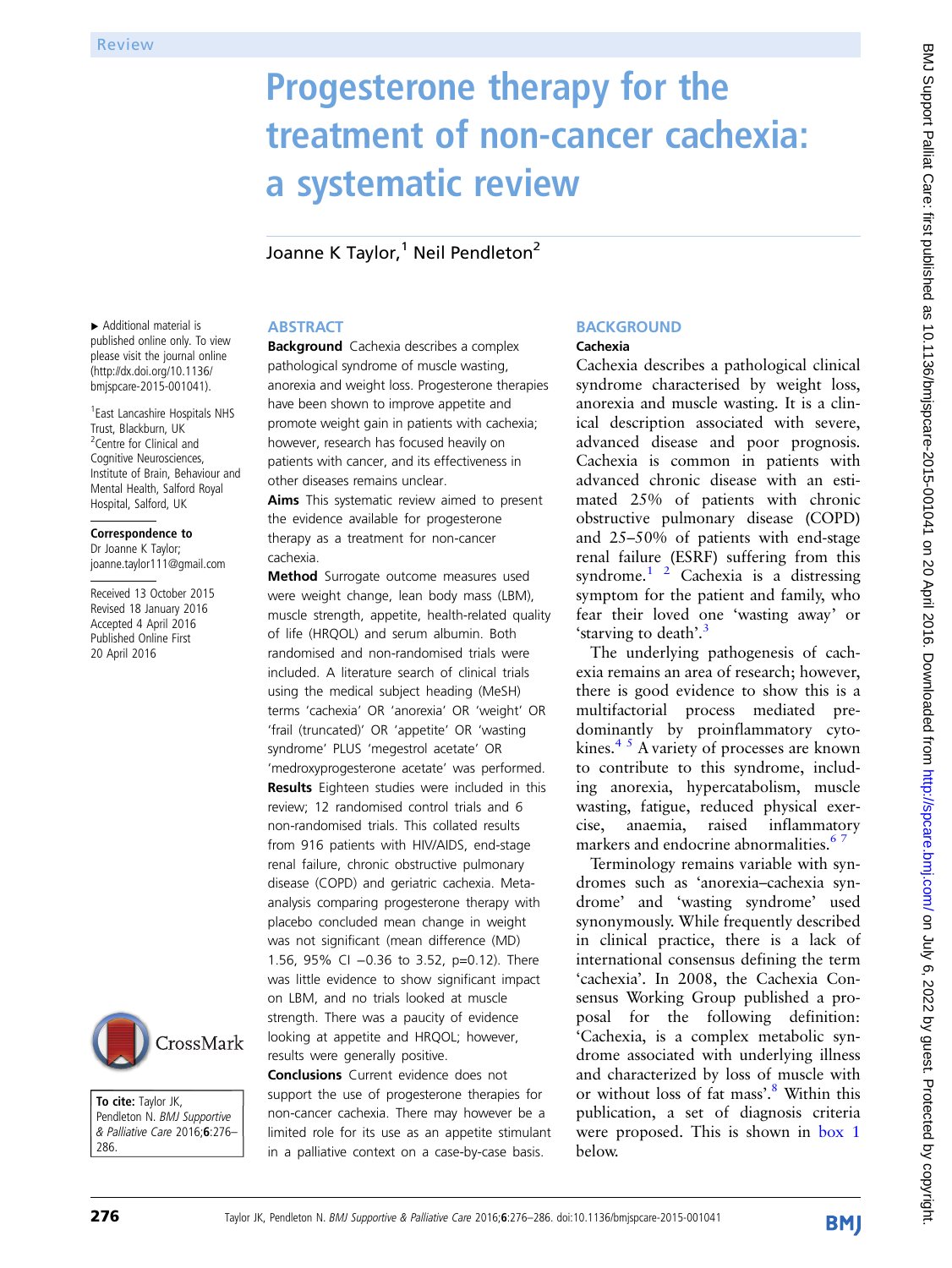<span id="page-1-0"></span>Box 1

Diagnostic Criteria for Wasting Disease (Cachexia) in Adults<sup>[8](#page-9-0)</sup>

Weight loss of at least 5% in 12 months or less in the presence of underlying illness, PLUS THREE of the following criteria:

- ▸ Decreased muscle strength (lowest tertile)
- **Fatigue**
- **Anorexia**
- Low fat-free mass index
- ▸ Abnormal biochemistry
	- A. Increased inflammatory markers: CRP (>5.0 mg/L),  $IL-6$  ( $>4.0$  pg/mL)
	- B. Anaemia (<12 g/dL)
	- C. Low serum albumin  $\left\langle \langle 3.2 \rangle q/dL \right\rangle$

Reprinted from Evans et al,<sup>[8](#page-9-0)</sup> with permission from Elsevier Limited.

This set of diagnostic criteria can be applied to cachexia secondary to any underlying condition. They have yet to be tested in clinical practice; however, they provide a framework for clinical research. Guidance for the diagnosis of cancer cachexia $9$  is more focused on weight loss and sarcopenia, however similarly reference anorexia signs of underlying inflammation.

## Treatment of cachexia

Effective strategies to manage cachexia have been slow to evolve. Non-pharmacological strategies such as dietary advice, high-calorie diet and exercise have shown disappointing results.<sup>[10](#page-9-0)–14</sup> Pharmacological strategies have included progesterone therapy, anabolic steroids, cannabinoids, antidepressants, recombinant growth factor and more recently thalidomide and ghrelin hormone with mixed results. $15-18$  $15-18$ 

The mechanism of action of progesterone for cachexia is not fully understood. There are two commercially available progesterone therapy drugs for the treatment of anorexia/cachexia: megestrol acetate (MA) (Megace, Bristol-Myers Squibb) and medroxyprogesterone (Provera, Pharmacia and Climanor, ReSource Medical). The US Food and Drug Administration licensed MA for cachexia in patients with AIDS in 1993. Neither MA nor medroxyprogesterone is licensed for the treatment of cachexia in the UK, and at the time of writing, neither has been approved by the European Medicines Authority (EMA).

## Why is this research needed?

A Cochrane review originally published in 2005 examined the use of MA for anorexia–cachexia syn-drome.<sup>[19](#page-9-0)</sup> This review included all patient groups: patients with cancer, HIV/AIDS and other chronic disease, including cachexia associated with ageing. It concluded that there was sufficient evidence to

show MA improves appetite and induces slight weight gain. The 2010 European Palliative Care Research Collaborative (EPCRC) Cachexia Guidelines recommended progesterone therapies 'should be considered for patients with refractory cachexia and with anorexia as a major distressing symptom' in patients with cancer. $^{20}$  $^{20}$  $^{20}$  Both cited the lack of high-quality research evidence.

It remains unclear if the management of cachexia should be the same regardless of underlying aetiology. There has been an increasing use of MA in patients with cachexia with chronic disease, particularly in a palliative setting. However, the subgroup analyses in the Cochrane review of patients with AIDS or other underlying pathologies were not conclusive. Results were limited in the main part owing to the lack of randomised control trials (RCTs), and important domains such as lean body mass (LBM) were not included, questioning the benefit of any demonstrable weight gain.

This review aims to present an update of the current research looking at efficacy in patients without cancer, including subgroup analysis by underlying aetiology to guide physician's decision-making in this poorly researched area.

## **METHODS**

This review is based on the methodology laid out in the Cochrane Handbook for Systematic Reviews of Interventions (CHSRI) and Preferred Reporting Items for Systematic Reviews and Meta-Analyses (PRISMA) statement.<sup>[21 22](#page-9-0)</sup> As there were no validated diagnostic criteria for cachexia, surrogate markers were used (based on current working definitions of the cachexia syndrome). A general review of adverse events and safety profile was performed. Meta-analysis of RCTs was performed where enough data were available. Anticipating a lack of data, we have also included a full description and analysis of all the available evidence including randomised and non-randomised trials.

## Eligibility criteria

Studies considered for inclusion in this review were RCTs (both blinded and unblinded), non-randomised clinical trials and cross-over trials (both randomised and non-randomised). Studies must have been available in the English language. Trial participants were required to be over the age of 16 and have at least one of the following: clinically suspected cachexia, malnutrition, low body weight/body mass index (BMI), unintentional weight loss and low serum albumin. Patients with a diagnosis of active cancer were excluded. Although 'geriatric cachexia' remains a debatable term, it was not felt necessary to exclude these patients form our analysis. Any progesterone therapy administered using the oral route of administration was accepted. Comparison could be made with placebo, alternative doses, preparations and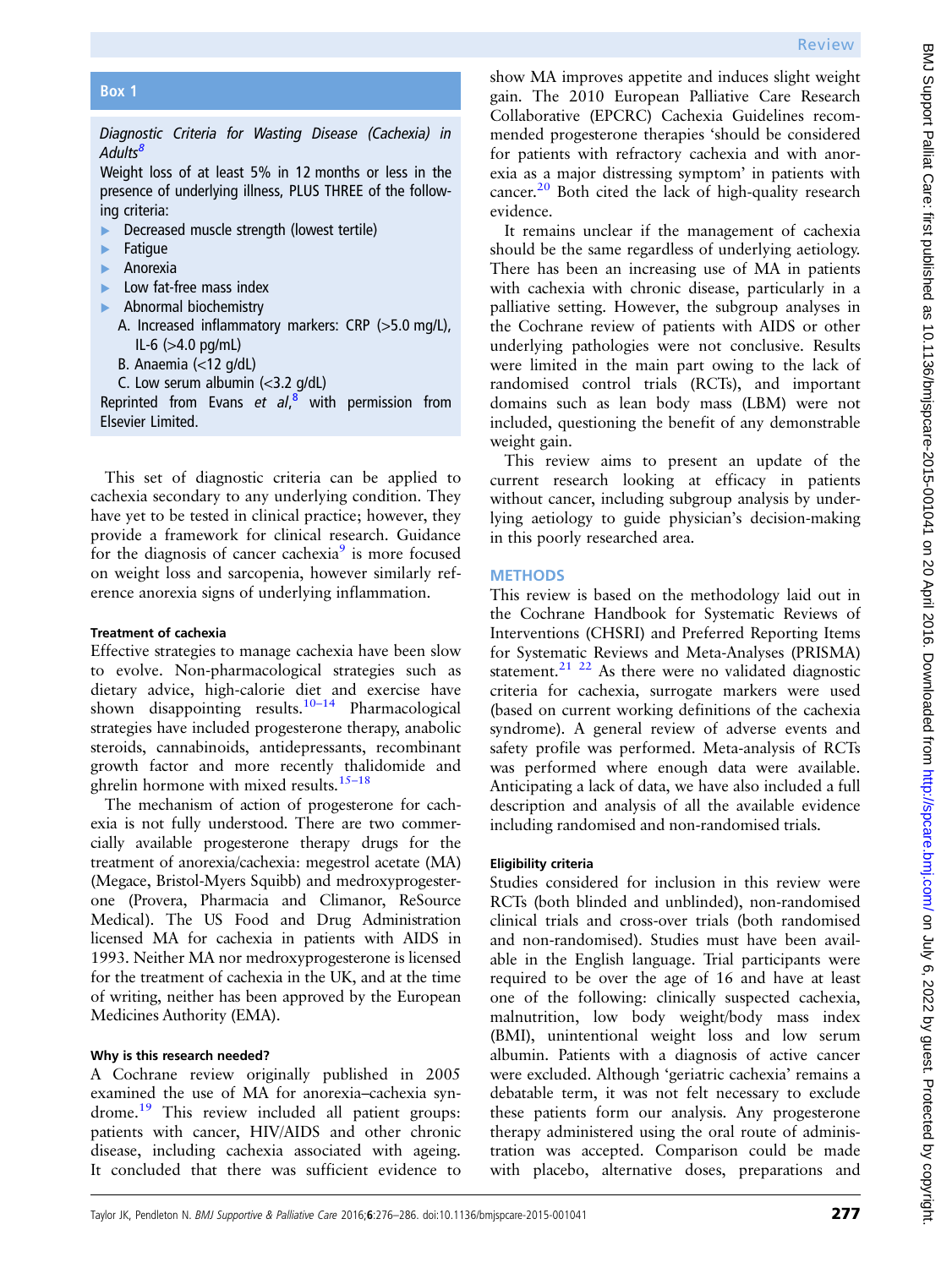concentrations, or other medications/interventions. Trials with a dropout rate of >50% were also excluded.

The measured outcomes of this review can be seen in box 2 below.

#### Search methods

Electronic searches were performed on the following databases: The Cochrane Central Register of Controlled Trials (CENTRAL), Medline, Embase and ClinicalTrials.gov.

#### MeSH search terms

- ▸ 'Trial' (or selected 'clinical trials' in search filter) PLUS
- ▸ 'Cachexia' OR 'anorexia' OR 'weight' OR 'frail (truncated)' OR 'appetite' OR 'wasting syndrome' PLUS
- ▸ 'Megestrol acetate' OR 'medroxyprogesterone acetate'

A reference check was made of all included studies, and any papers of interest were screened using the criteria as above. Search terms were deliberately kept broad owing to the diverse terminology used for 'cachexia'. More narrow searched were trialled and important relevant studies were missed.

#### Data collection and analysis

Once all duplicate papers were deleted, abstracts were manually filtered by investigator JKT and irrelevant papers removed. Following this, all remaining papers were reviewed independently by two investigators ( JKT and NP). Any studies where parties disagreed were discussed and a moderated decision about inclusion made. Data were managed on Microsoft Excel 2011 and Review Manager (RevMan) software (Collaboration RTC. Review Manager (RevMan). 5.2.

## Box 2

## **Outcomes**

- 1. Weight change
- 2. Subjective change in appetite Various scoring systems were accepted provided they were adequately explained in methodology
- 3. Change in lean body mass (LBM) LBM could be measured either directly by bioelectrical impedance scales or by anthropological measurements —for example, mid-arm circumference and triceps skinfold thickness. These are validated methods of measuring LBM.<sup>23</sup> 24
- 4. Muscle strength

Acceptable methods for measuring muscle strength included handgrip strength or knee flexion/extension strength.

- 5. Health-related quality of life (HRQOL) Various scoring systems were accepted provided they were adequately explained in methodology
- 6. Serum albumin

Copenhagen, The Nordic Cochrane Centre: The Cochrane Collaboration 2012). Data requests were sent to all authors in cases of missing/unpublished data where possible via email.

A risk-of-bias assessment was performed on RevMan for all included RCTs. The 'Jadad scale' checklist was used to assess the quality of RCTs. $^{25}$  $^{25}$  $^{25}$ 

## Data analysis

Meta-analysis was performed on outcomes where data were available from at least two RCTs. 'Mean change from baseline' was used for analysis of continuous variables. Data were analysed using either the inverse variance (IV) fixed-effects method or IV random-effects method. If heterogeneity was significant  $(I^2>30\%)$ , a random-effects model was used. Effect was measured using either mean difference (MD) or standardised mean difference (SMD). 95% CIs and SDs were used for the analysis. A p value of <0.05 was considered significant. Relative risk (RR) was used in all other analyses. The majority of studies identified for this review did not publish an intention-to-treat analysis; therefore, this review is not based on this principle.

## Quality of the evidence

The Grading of Recommendations, Assessment, Development and Evaluations (GRADE) Working Group approach was used to assess the quality of evi-dence produced by this review.<sup>[26](#page-9-0)</sup>

## MAIN RESULTS

## Search results

The main search was performed on 8 February 2014. A total of 1440 papers were identified. [Figure 1](#page-3-0) below lays out the filtering process to leave 18 remaining included studies. Most 'irrelevant' studies were related to progesterone therapy as a contraceptive or hormone replacement therapy. A further updated search was performed on 25 August 2015, identifying 34 studies, none of which were relevant.

## Included studies

Eighteen studies were ultimately included in this review as shown in [table 1.](#page-4-0) Of these, 12 were RCTs and 6 were non-randomised trials/pilot studies. Of the 12 RCTs, 4 compared progesterone therapy with placebo and 8 compared progesterone therapy with other interventions. This totalled 916 patients (HIV/ AIDS n=607, ESRF n=95, COPD n=145, geriatric cachexia n=69).

The vast majority of studies looked at MA, with only one using medroxyprogesterone.<sup>[33](#page-9-0)</sup> Dose of MA was variable (range: 40 mg–800 mg a day, most common: 800 mg a day). Trial length and timing of analysis was also variable (range: 3 weeks–7 months, most common timing of analysis was 12 weeks).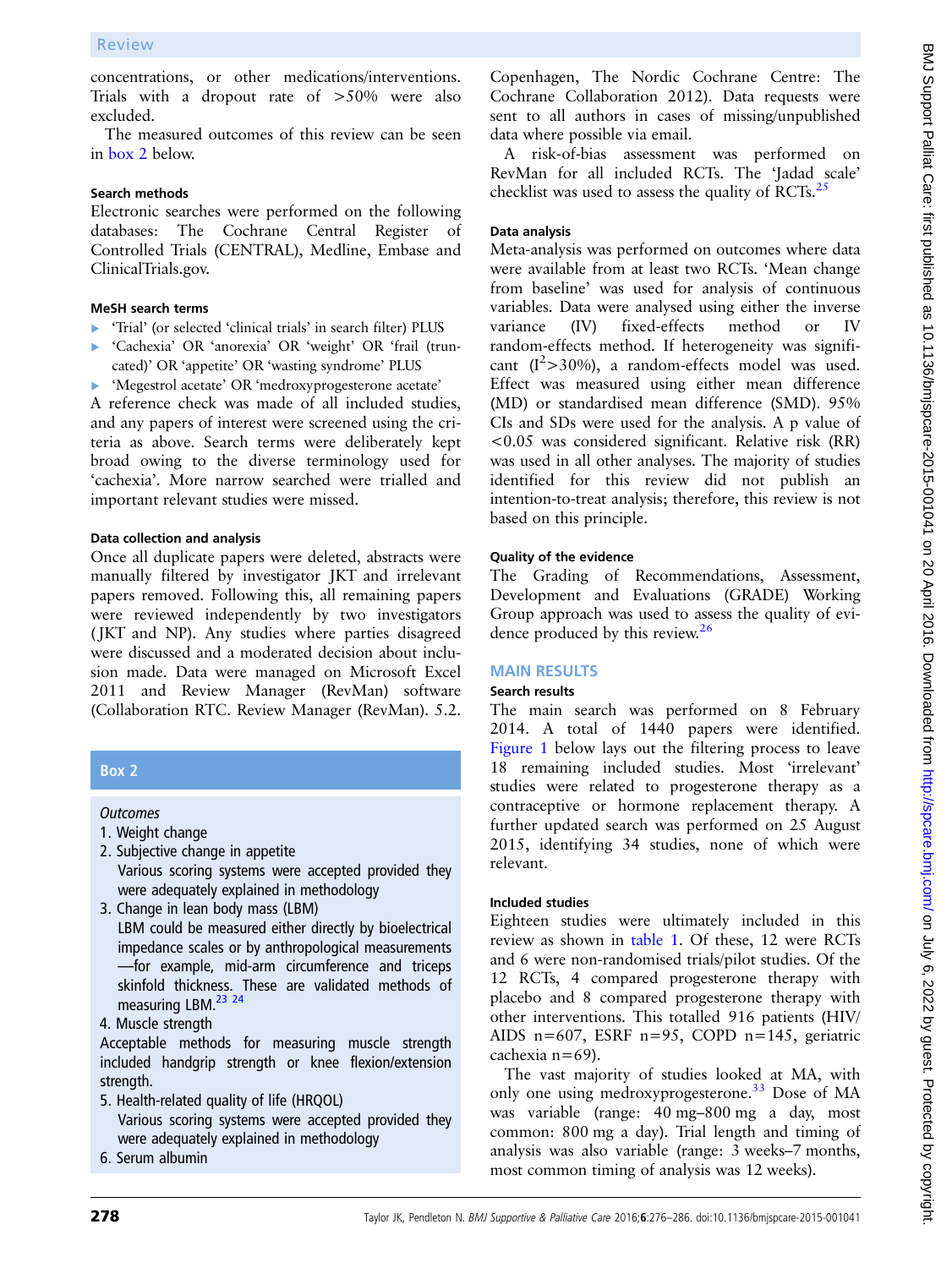<span id="page-3-0"></span>

Figure 1 Study flow diagram.

#### Characteristics of included studies and risk-of-bias assessment

See online [supplementary material](http://dx.doi.org/10.1136/bmjspcare-2015-001041).

#### Data analysis

Progesterone therapy versus placebo By outcome<br>Weight change

[Figure 2](#page-5-0) below includes results from the meta-analysis comparing weight change using the random-effects IV model  $(I^2 90\%$ —considerate heterogeneity). Adequate data were available from only three RCTs.

Underlying conditions were AIDS, COPD and geriatric cachexia. For all three studies, 800 mg a day MA was used. MD was not statistically significant (MD 1.56, 95% CI −0.36 to 3.52, p=0.12).

Data for change in weight were available from 12 studies; 7 RCTs, 5 non-randomised trials, 442 patients.<sup>29</sup> <sup>30</sup> <sup>34</sup> <sup>38</sup> <sup>39</sup> <sup>42</sup> <sup>43</sup> Mean weight change in patients receiving MA was positive in all studies,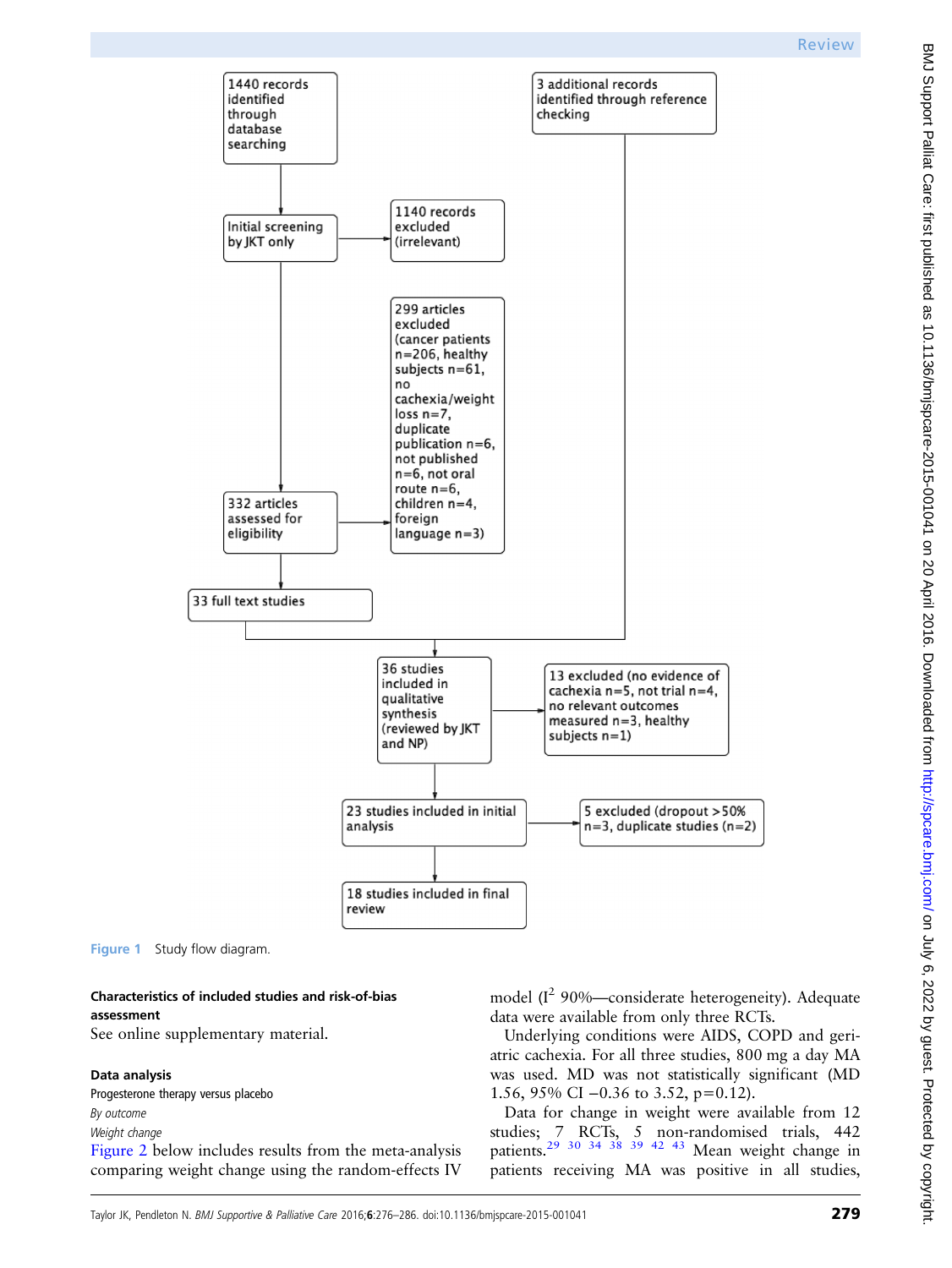#### <span id="page-4-0"></span>Table 1 Summary of included studies

| <b>Study name</b>                                | <b>Intervention total daily</b><br>dose (mg) | <b>Comparison</b><br>group(s) | <b>Underlying</b><br>condition | <b>Participants</b><br>(n) | <b>Length of trial</b><br>(weeks)       | <b>Jadac</b><br>score |
|--------------------------------------------------|----------------------------------------------|-------------------------------|--------------------------------|----------------------------|-----------------------------------------|-----------------------|
| Randomised control trials vs placebo             |                                              |                               |                                |                            |                                         |                       |
| Monfared et al <sup>2</sup>                      | MA<br>80                                     | Placebo                       | <b>ESRF</b>                    | 22                         | 8                                       | 3                     |
| Von Roenn et al <sup>27</sup>                    | MA<br>100 v 400 v 800                        | Four-arm trial*               | AIDS                           | 270                        | 12                                      | 3                     |
| Weisberg et $al^{28}$                            | MA<br>800                                    | Placebo                       | COPD                           | 145                        | 8                                       | 3                     |
| Yeh et al <sup>29</sup>                          | MA<br>800                                    | Placebo                       | Geriatric cachexia             | 69                         | 12                                      | 5                     |
| Randomised control trials vs other interventions |                                              |                               |                                |                            |                                         |                       |
| Batterham and Garsia <sup>30</sup>               | MA<br>400                                    | Three-arm trial: t            | <b>HIV</b>                     | 15                         | 12                                      | $\overline{2}$        |
| Mulligan et al <sup>31</sup>                     | МA<br>800                                    | MA plus‡                      | <b>HIV</b>                     | 79                         | 12                                      | 5                     |
| Mwamburi et al <sup>32</sup>                     | MA plus dietary advice<br>800                | Oxandrolone                   | <b>HIV</b>                     | 39                         | 8                                       | 3                     |
| Rochon et $al^{33}$                              | Medroxyprogesterone plus§<br>400             | Placebo plus§                 | <b>HIV</b>                     | 12                         | 5                                       | 3                     |
| Summerbell et al <sup>34</sup>                   | MA<br>40 plus¶                               | Cyproheptadine                | <b>HIV</b>                     | 14                         | 12                                      | $\mathbf{1}$          |
| Timpone et $al^{35}$                             | MA<br>750                                    | Four-arm trial:**             | <b>HIV</b>                     | 50                         | 12                                      | $\overline{2}$        |
| Wanke et al <sup>36</sup>                        | MA concentrated solution<br>575 v 800        | Oral solution<br>(800 mg OD)  | <b>HIV</b>                     | 63                         | 12                                      | 3                     |
| Yeh et al <sup>37</sup>                          | MA<br>800                                    | MA plustt                     | ESRF                           | 9                          | 24                                      | 5                     |
| Non-randomised trials                            |                                              |                               |                                |                            |                                         |                       |
| Gołębiewska et al <sup>38</sup>                  | MA<br>160                                    |                               | <b>ESRF</b>                    | 32                         | Up to 6 months<br>(analysis at 8 weeks) |                       |
| Graham et al <sup>39</sup>                       | <b>MA</b><br>800                             |                               | AIDS                           | 14                         | 3                                       |                       |
| Lien and Ruffenach <sup>40</sup>                 | MA<br>40                                     |                               | <b>ESRF</b>                    | 16                         | 8                                       |                       |
| Mwamburi et al <sup>41</sup>                     | MA plus##<br>800                             |                               | <b>HIV</b>                     | 29                         | 7 months                                |                       |
| Rammohan et al <sup>42</sup>                     | <b>MA</b><br>400                             |                               | <b>ESRF</b>                    | 16                         | 16                                      |                       |
| Von Roenn et al <sup>43</sup>                    | MA<br>320 plus§§                             |                               | <b>HIV</b>                     | 22                         | Up to 72 weeks                          |                       |

 $*(a)$  100 mg OD, (b) 400 mg OD, (c) 800 mg OD and (d) placebo.

†(a) Dietary counselling (b) nandrolone decanoate (100 mg/fortnight intramuscular injection) (c) megestrol acetate (400 mg/day oral).

‡MA plus testosterone versus MA plus placebo.

§Nutritional support, amino acid supplementation and protein drinks.

¶Increased by 40 mg alternate weeks to maximum dose of 160 mg if no weight gain.

\*\*(a) Dronabinol 2.5 mg BD, (b) MA 750 mg OD, (c) MA 750 OD plus dronabinol 2.5 mg BD and (d) MA 250 mg OD plus dronabinol 2.5 mg OD. ††Physical training versus placebo plus physical training.

‡‡Dietary advice plus oxandrolone.

§§Increased by 140 mg if no weight gain after 12 weeks.

COPD, chronic obstructive pulmonary disease; ESRF, end-stage renal failure; MA, megestrol acetate.

ranging from 0.86 kg to 10.2 kg over a follow-up period ranging from 3 weeks to 72 weeks. Mean weight change was only significant in four studies. A clear dose-response gradient with MA was seen in the Von Roenn et  $al^{27}$  $al^{27}$  $al^{27}$  study (mean weight change 0.86 kg, SD 4.61 with 100 mg a day (n=61); 1.91 kg, SD 4.3 with 400 mg a day (n=53); and 3.54 kg, SD 4.3 with 800 mg a day (n=53)), although no changes were statistically significant.

#### Change in LBM

Data for change in LBM were available from 6 studies; 5 RCTs, 1 non-randomised trial, 342 patients.<sup>27–[30 36](#page-9-0) [42](#page-10-0)</sup> There were inadequate available RCT data to perform meta-analysis. Four studies used bioelectrical impedance (three reporting fat-free mass (FFM) and one reporting LBM) and two reported anthropological measurements. Five of the six studies reported an increase in mean LBM in patients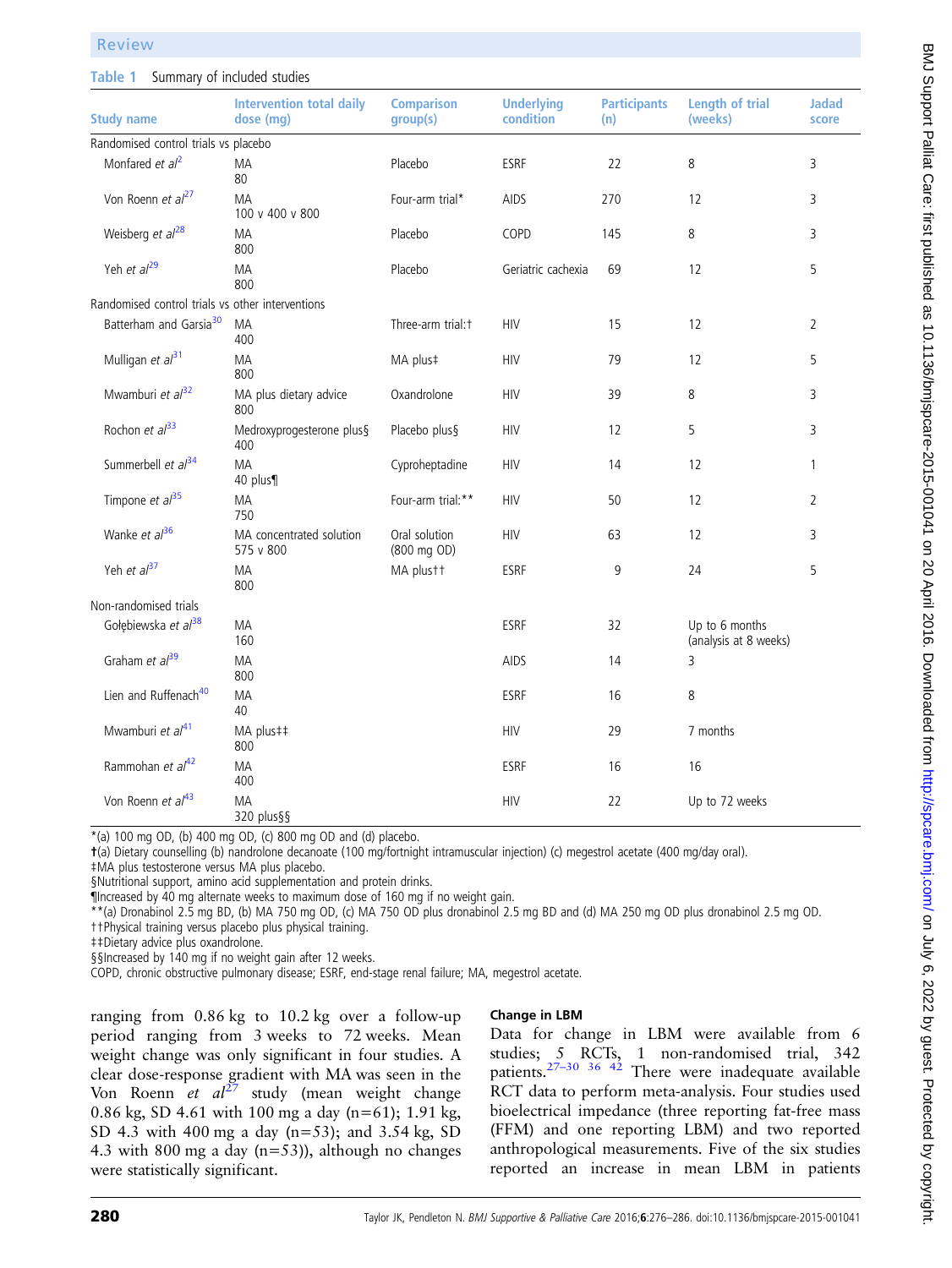<span id="page-5-0"></span>

Figure 2 Megestrol acetate versus placebo: weight change and change in serum albumin.

receiving MA; however, only one reported significant gain (mean change in FFM 2.76 kg, SD  $0.55$ ).<sup>[30](#page-9-0)</sup> A clear dose-response gradient with MA was also seen in the Von Roenn *et al*<sup>[27](#page-9-0)</sup> study.

#### Appetite

Raw data were available from 3 studies; 2 RCTs, 1 non-randomised trial, 181 patients.<sup>27</sup> 30<sup>42</sup> Appetite was measured using a variety of visual scales and questionnaires. There were inadequate raw data to perform meta-analysis. All three studies reported most participants receiving MA reported increased appetite (range 72–100%, mean 79% (143/181)). In the Von Roenn et  $al^{27}$  $al^{27}$  $al^{27}$  study, a significant dose–response relationship was seen, as well as a significant improvement in appetite compared with placebo (MA 800 mg vs placebo: RR 1.85, 95% CI 1.27 to 2.70, p=0.001,  $n=83$ ).

## Muscle strength

No study measured muscle strength (although Weisberg et  $al^{28}$  $al^{28}$  $al^{28}$  looked at respiratory muscle strength, this was not felt to be synonymous with overall muscle strength).

## Health-related quality of life (HRQOL)

Results were available from 4 studies; 1 RCT, 3 nonrandomised trials,  $205$  patients<sup>[27](#page-9-0)</sup> [38 42 43](#page-10-0) using a variety of visual analogue scales and questionnaires. Pooling together all available data, in 61% (126/205) of the patients receiving MA, HRQOL scores increased (range 44–100%). As in other outcomes, there was a clear dose–response gradient seen with MA in the Von Roennet  $al^{27}$  $al^{27}$  $al^{27}$  study, with a significant improvement in QOL measures when comparing MA 800 mg a day with placebo (RR 3.0, 95% CI 1.43 to 6.26,  $p=0.004$ ,  $n=81$ ).

## Serum albumin

Meta-analysis was performed with data from two studies: Monfared et  $al^2$  $al^2$  and Yeh<sup>37</sup> (as shown in figure 2). Underlying conditions were ESRF and geriatric cachexia. MD was not statistically significant comparing MA with placebo (MD 6.35, 95% CI −2.17 to 14.87, p=0.14).

Overall, results were available from 6 studies; 3 RCTs, 3 non-randomised trials, 128 patients.<sup>[2](#page-8-0) [30 36](#page-9-0) [38 40 42](#page-10-0)</sup> Mean change in serum albumin in patients receiving MA was positive in five of the six studies; however, this was statistically significant in only one study (mean change 8.3 g/L, SD 3.1).<sup>[2](#page-8-0)</sup>

## Analysis by underlying condition

#### HIV/AIDS

Eleven studies looked at patients with HIV/AIDS; 8 RCTs, 3 non-randomised trials, 607 patients (see [table 1](#page-4-0)). Mean weight gain was significant in three of the six studies; however, unfortunately only one RCT compared directly with placebo, limiting analysis. Mean weight gain ranged from 0.86 to 10.2 kg. One study $30$  showed significant gain in LBM, and one other showed a significant improvement in appetite and HRQOL measures.<sup>[27](#page-9-0)</sup>

#### End-stage renal failure (ESRF)

Five studies looked at patients with ESRF; 2 RCTs, 3 non-randomised trials, 95 patients. Yeh et  $al<sup>37</sup>$  $al<sup>37</sup>$  $al<sup>37</sup>$  found a significant improvement in weight and exercise tolerance. Monfared et  $al^2$  $al^2$  primarily looked at serum albumin, reporting a significant improvement in malnourished dialysis patient. All three clinical trials showed generally positive results.

## Chronic obstructive pulmonary disease (COPD)

One study looked at patients with COPD.<sup>[28](#page-9-0)</sup> This was an RCTwith 145 participants. Using MA 800 mg a day for 8 weeks, this study reported a significant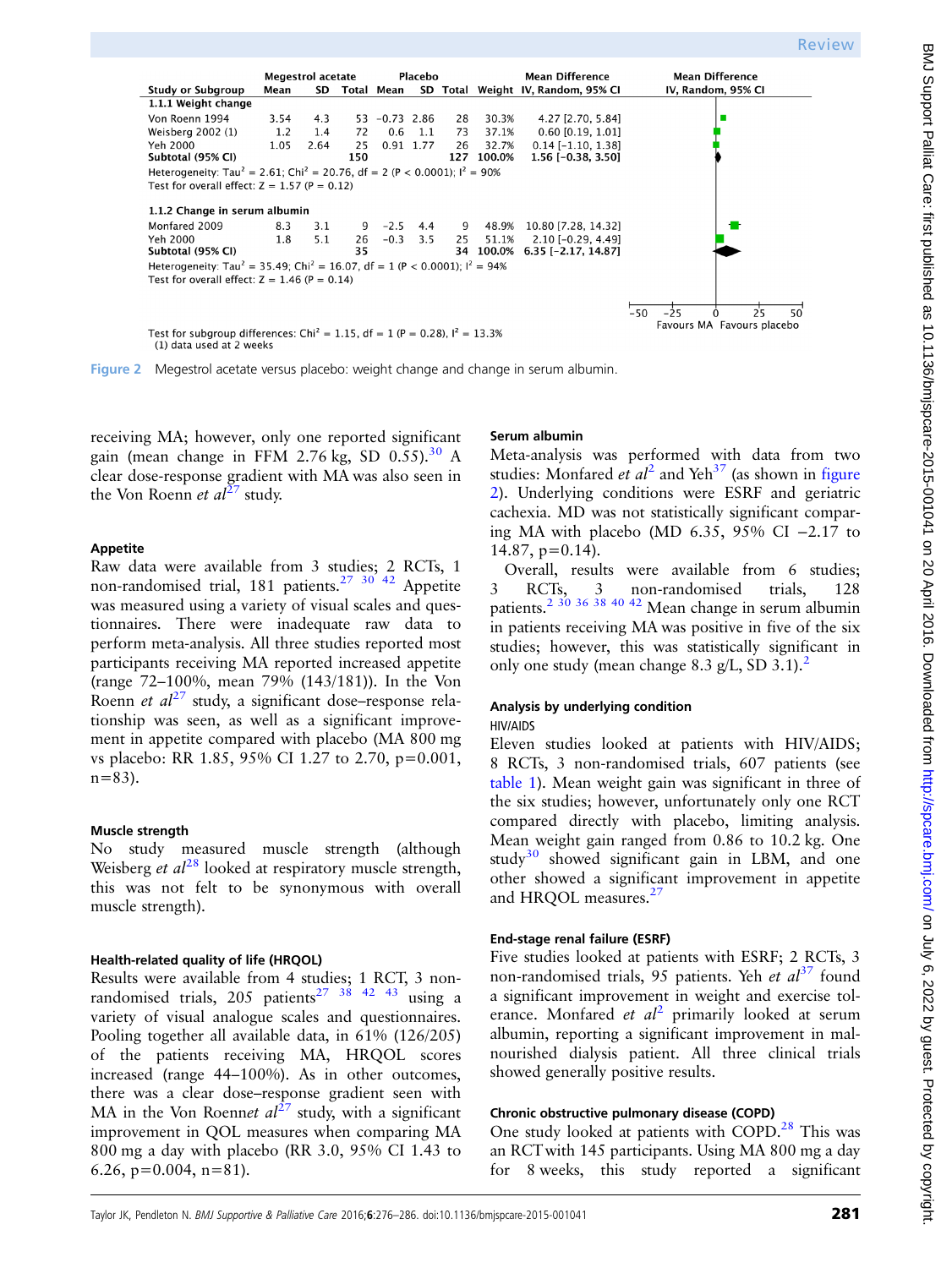improvement in appetite and body weight, as well as ventilation and improved body image (no improvement in respiratory muscle function or exercise tolerance).

#### Geriatric cachexia

One study looked at patients with geriatric cachexia.<sup>[37](#page-10-0)</sup> This was an RCT with 69 participants. Using MA 800 mg a day for 12 weeks, this study reported a significant improvement in appetite and well-being, but no statistically significant weight gain.

## Comparison with other treatments for cachexia

The studies Batterham and Garsia<sup>[30](#page-9-0)</sup> and Mwumburi et  $al^{32}$  $al^{32}$  $al^{32}$  compared progesterone therapy with anabolic steroids. Meta-analysis comparing effect on weight change and LBM showed no observed significant difference (as shown in figures 3 and [4](#page-7-0) below). Weight change: MD 2.90, 95% CI −2.83 to 8.64, p=0.32  $(I^2 80\%$ , random-effects IV model used). Change in LBM: SMD −0.23, 95% CI −0.85 to 0.38, p=0.45 (SMD used as different outcome measures used) FFM vs LBM,  $I^2$  0%, fixed-effects IV model used. Owing to high variability in data and study design, no other supplementary analysis has been made.

#### Adverse events

Adverse event data were available from 11 studies. There were no deaths reported to be considered related to progesterone therapy. Von Roenn et  $al$ ,  $43$ Von Roenn et  $aI^{27}$  $aI^{27}$  $aI^{27}$  and Yeh et  $aI^{37}$  $aI^{37}$  $aI^{37}$  reported thromboembolic events in patients receiving MA (one case out of 22 participants, one case out of 270 participants and two cases out of 69 participants, respectively). No proven cases of adrenal insufficiency were reported. Data looking at the incidence of oedema were variably published; however, most studies reported this as a common adverse effect. There were three reported cases of hyperglycaemia/poor diabetic control on starting MA. $35\frac{38}{42}$  $35\frac{38}{42}$  Other commonly reported side effects include dyspnoea/respiratory complaints, gastrointestinal upset, loss of libido/impotence and generalised weakness.

#### **DISCUSSION**

#### Efficacy

At the time of this review, there were 12 published RCTs and 7 non-randomised trials looking at the use

of progesterone therapy for non-cancer cachexia, totalling 916 patients. Included studies were obtained from a literature search looking at multiple surrogate outcome measures for this complex syndrome. The underlying condition in the majority of patients in this analysis was HIV/AIDS. Meta-analyses were limited due to a lack of conformity with regard to methodology and patient groups, and raw data availability. While most studies reported improved outcomes, the quality of the evidence was poor and results variable. This review has therefore concluded that progesterone therapy has not been shown to be effective in the treatment of non-cancer cachexia. It is difficult to ascertain definitively if this is due to the lack of adequately powered randomised trials, or lack of effect. The largest scale RCT (270 participants)<sup>27</sup> did show a dose–response effect, but this was not significant for weight and LBM. Therefore, any effect is likely to be very small and of doubtful clinical significance. The current evidence does however suggest that progesterone therapies may have a positive impact on symptom control, particularly appetite. Most studies with positive results have used MA 400– 800 mg a day for 8–12 weeks safely. No trial demonstrated efficacy at a dose <160 mg a day, or treatment for <8 weeks. The duration of effect is unclear. These results are summarised in [table 2.](#page-7-0)

As discussed in the introduction section, cachexia encompasses much more than just low body weight, and many would argue crude 'weight' is not the most useful outcome measure in this complex patient group. Only half of the studies included in this review measured LBM, with only one study reporting statistically significant results. No studies measured muscle strength. It should be noted that water retention is a common, recognised side effect of progesterone therapy; thus, the nutritional effect of any observed weight gain is unclear. The best way of measuring muscle mass has been debated. The most effective techniques include cross-sectional imaging and dual-energy X-ray absorptiometry (DEXA) scanning; however, these are expensive and time-consuming (and rarely done in clinical practice). Methods such as bioelectrical impedance and anthropological measurements are simple and cheap; however, accuracy in patients at the extremes of age and body habitus has been questioned.<sup>[44 45](#page-10-0)</sup> Recent guidelines for the



(2) Oxandrolone

Figure 3 Megestrol acetate versus anabolic steroid: weight change.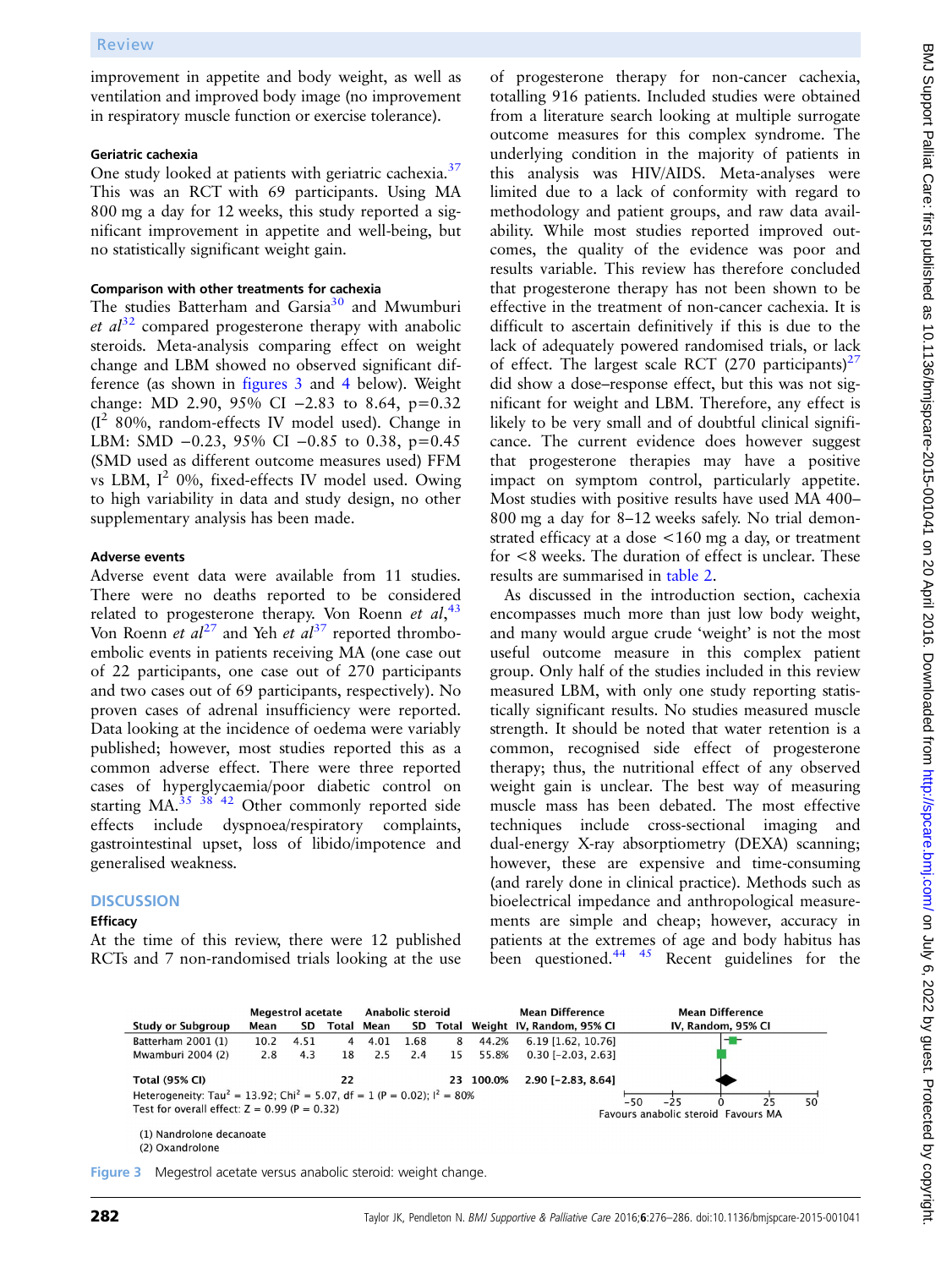<span id="page-7-0"></span>

Figure 4 Megestrol acetate versus anabolic steroid: change in lean body mass.

identification of cachexia have differed slightly in their recommendations for muscle mass measurements.<sup>8</sup> <sup>9</sup> We suggest collection of muscle mass data should be included in any future studies; however, careful consideration of chosen measurement techniques should be made.

Markers of improved symptom control are of great significance in cachexia where aetiology is often multifactorial and irreversible. One study dominated results in this area, $2^7$  showing a clear dose–response gradient for appetite and HRQOL for patients with HIV. Weisberg *et*  $al^{28}$  $al^{28}$  $al^{28}$  demonstrated improved appetite and improved body image in patients with COPD, and Yeh et  $al^{37}$  $al^{37}$  $al^{37}$  showed improved appetite and well-being in patients with geriatric cachexia. These results are promising and may justify the use of progesterone therapies in palliative patients where QOL rather than nutritional status is the priority. It would be useful for further studies to focus more clearly on the impact on symptom control as current evidence is of low quality.

Serum albumin is an interesting outcome measure. Biochemical markers of nutritional status are influenced by many outside factors and may not give an accurate picture of overall nutritional health. Meta-analysis looking at the impact of MA on serum albumin showed insignificant results. This outcome has not been measured in other reviews, so no comparison can be made to current literature. It should be noted that most data for this outcome were gained from patients with ESRF, thus potential confounding factors are significant when applying these results to a wider cohort (eg, impact of dialysis).

Heterogeneity was extremely high in this review, with a huge variation in dose of progesterone, length of treatment and duration of follow-up—all of which could have influenced results. Besides this, the diversity of patient characteristics was great, with a spectrum of underlying conditions, comorbidities and prognoses. Studies looking at HIV/AIDS have provided the majority of data for this review, making up 66% of the total patients included. It is difficult to say if this could skew results when applied to all patients; however, looking at magnitude of weight gain, this was varied but of a similar trend across all disease

|        | ٧ |
|--------|---|
|        |   |
|        |   |
| ______ |   |

| <b>Outcome</b>  | <b>Meta-analysis</b>                                                                                              | <b>Other analysis</b>                                                                                                                               | <b>Conclusion</b>                                                                                                                                                                                                                                                                                                                                                                                                                                                                                                                    | <b>Quality of evidence</b>   |
|-----------------|-------------------------------------------------------------------------------------------------------------------|-----------------------------------------------------------------------------------------------------------------------------------------------------|--------------------------------------------------------------------------------------------------------------------------------------------------------------------------------------------------------------------------------------------------------------------------------------------------------------------------------------------------------------------------------------------------------------------------------------------------------------------------------------------------------------------------------------|------------------------------|
| Weight change   | No significant change in weight<br>compared with placebo or<br>anabolic steroids.                                 | Compared with placebo, mean<br>weight gain was positive in all<br>included studies (significant in<br>four).                                        | Progesterone therapy is likely to<br>cause a small increase in weight.                                                                                                                                                                                                                                                                                                                                                                                                                                                               | <b>GRADE</b> scale: moderate |
| LBM             | Insufficient data to compare with<br>placebo.<br>Comparison with anabolic<br>steroids: no significant difference. | Five of the six studies where data<br>were available reported an<br>increase in mean LBM (significant<br>in one).                                   | Progesterone therapy may cause a<br>small increase in LBM, but this is<br>unlikely to be of any significant<br>magnitude.                                                                                                                                                                                                                                                                                                                                                                                                            | GRADE scale: low             |
| Appetite        | Insufficient data.                                                                                                | All three studies where data were<br>available reported significant<br>improvement in appetite. Two<br>others also reported significant<br>results. | Progesterone therapy is likely to<br>cause an improvement in appetite.                                                                                                                                                                                                                                                                                                                                                                                                                                                               | GRADE scale: low             |
| Muscle strength | No study measured this outcome.                                                                                   | Nil                                                                                                                                                 | There is no evidence to show<br>progesterone therapy has any<br>influence over muscle strength.                                                                                                                                                                                                                                                                                                                                                                                                                                      |                              |
| <b>HRQOL</b>    | Insufficient data.                                                                                                | In all four studies, mean change in<br>HRQOL measures was positive<br>(but unclear is significantly so).                                            | Progesterone therapy may cause<br>some improvement in HRQOL<br>measures.                                                                                                                                                                                                                                                                                                                                                                                                                                                             | GRADE scale: low             |
| Serum albumin   | No significant change in serum<br>albumin compared with placebo.                                                  | In five of the six studies where<br>data were available, mean change<br>in serum albumin was positive<br>(only significant in one study).           | Progesterone therapy may cause a<br>small increase in serum albumin.<br>$\mathcal{L} = \mathcal{L} = \mathcal{L} = \mathcal{L} = \mathcal{L} = \mathcal{L} = \mathcal{L} = \mathcal{L} = \mathcal{L} = \mathcal{L} = \mathcal{L} = \mathcal{L} = \mathcal{L} = \mathcal{L} = \mathcal{L} = \mathcal{L} = \mathcal{L} = \mathcal{L} = \mathcal{L} = \mathcal{L} = \mathcal{L} = \mathcal{L} = \mathcal{L} = \mathcal{L} = \mathcal{L} = \mathcal{L} = \mathcal{L} = \mathcal{L} = \mathcal{L} = \mathcal{L} = \mathcal{L} = \mathcal$ | GRADE scale: low             |

GRADE, Grading of Recommendations, Assessment, Development and Evaluations; HRQOL, health-related quality of life; LBM, lean body mass.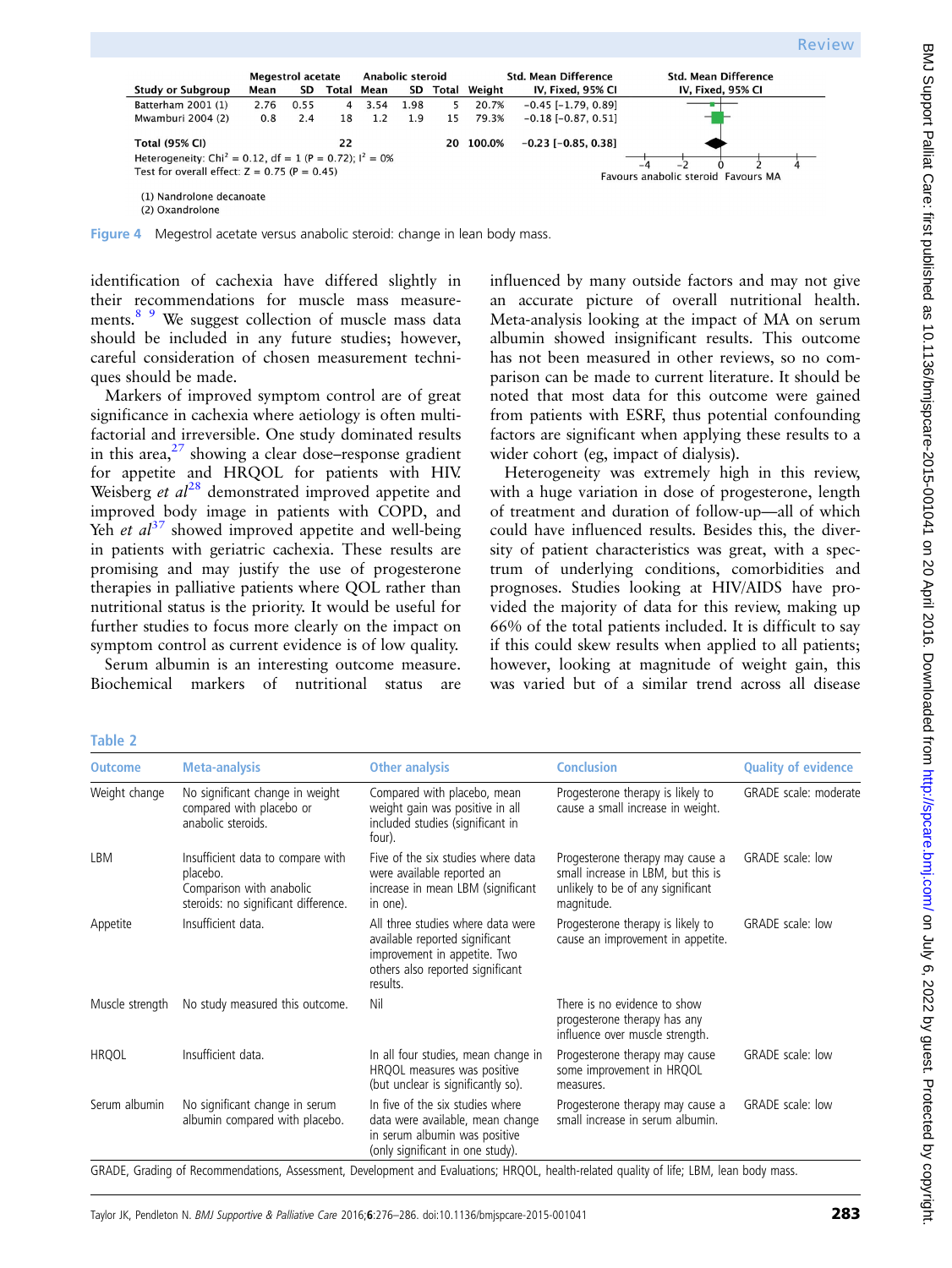<span id="page-8-0"></span>groups (mean weight gain ranged from 0.86 to 10.2 kg in studies looking at HIV/AIDS, 1.2–9 kg in ESRF, 3.2 in COPD and 1.05 in geriatric cachexia). It is difficult to compare other outcomes owing to a lack of raw data.

#### Safety profile

Progesterone therapy appeared to be relatively safe with a limited range of serious adverse effects. This review included 916 patients, with no deaths reported to be linked to progesterone therapy. The rate of thromboembolic events from pooled data was approximately 1% (4/361). The 2005 Cochrane review (looking at all patients with cachexia) performed a safety analysis including over 3000 patients. This concluded that mortality rates were increased in patients receiving MA, and risk appeared to be greater with higher doses (RR 1.43, 95% CI 1.05 to 1.96). A large retrospective case-controlled study of 709 nursing home patients with weight loss in America also reported increased mortality in patients receiving MA.<sup>[46](#page-10-0)</sup> The reason for this remains unclear; however, the Cochrane review also reported a slightly higher (but insignificant) increase in rates of thromboembolic phenomenon in patients receiving MA.

The most common serious adverse events appear to be secondary to progesterone's glucocorticoid effect. While this review found no proven case of adrenal insufficiency, there is good evidence in the literature to suggest this can be an adverse effect. $47-49$  $47-49$  A report by the US Food and Drug Administration in 1997 acknowledged these adverse effects. $50$  Therefore, clinicians should be aware of these when initiating/withdrawing therapy.

## Limitations of this review

The methodology of this review was limited by available resources. The majority of data extraction and analysis was performed by JKT only. Ideally, this process should have been performed by two or more independent investigators. A significant 'recurring theme' during this review was missing data. Analysis was limited in the main part owing to the lack of published raw data, or unclear statistical methods. Only four authors responded to data requests. 'Dealing with missing data' is a common problem, and it's impact on results is difficult to predict.

No trial included patients based on a diagnosis of 'cachexia' using diagnostic scores as described in the introduction section. This was anticipated as these scores do not seem to be widely used. Unfortunately, it was not possible to perform any analysis of efficacy based on severity of symptoms owing to poor data quality. Broad 'inclusion criteria' has meant potentially patients without true cachexia have been included, particularly those with pure weight loss without cachexia, or sarcopenia. It was difficult to devise a way around this problem without excluding a significant

number of studies; therefore, conclusions should be made with this caveat.

## AUTHOR'S CONCLUSIONS

There is a lack of evidence to demonstrate progesterone therapy causes nutritionally significant weight gain in patients with non-cancer cachexia; thus, its routine clinical use cannot be recommended. Its impact on symptoms such as appetite and HRQOL however is generally positive (but evidence is of low quality). This review did not find any evidence of increased mortality in patients receiving progesterone therapy; however, larger reviews including patients with cancer have reported increased mortality rates, possibly due to increased risk of venous thromboembolism. Other serious adverse events include adrenal insufficiency, and clinicians should be aware of this if initiating and withdrawing therapy. Fluid retention is a commonly reported side effect and may account for some observed weight gain. These findings are broadly similar to those made in the Cochrane Review of Megestrol acetate for anorexiacachexia syndrome and the EPCRC Cachexia Guidelines [20](#page-9-0)11.<sup>20</sup> Despite repeated calls for greater research in this field, there remains a lack of good-quality trial data, particularly in patients without cancer.

## Implications for practice

This review does not currently recommend the routine use of progesterone therapy for cachexia in patients without cancer. It may be justified with the aim of improving symptom control in a palliative context, however only on a case-by-case basis with appreciation of its adverse effect profile.

## Implications for research

The quality of evidence remains poor, and more RCTs of progesterone therapy for patients with conditions such as HIV/AIDS, ESRF, COPD and geriatric cachexia are required. An increased focus on outcome measures such as LBM, muscle strength/functional status and HRQOL would be helpful to clarify the efficacy of progesterone therapies with appetite stimulation.

Acknowledgements The authors would like to acknowledge the contributions of Marshall Dozier (Senior Liaison Librarian for the College of Medicine and Veterinary Medicine) for advice regarding the literature search.

Competing interests None declared.

Provenance and peer review Not commissioned; externally peer reviewed.

## **REFERENCES**

- 1 Wagner PD. Possible mechanisms underlying the development of cachexia in COPD. [Eur Respir J](http://dx.doi.org/10.1183/09031936.00074807) 2008;31:492–501.
- 2 Monfared A, Heidarzadeh A, Ghaffari M, et al. Effect of megestrol acetate on serum albumin level in malnourished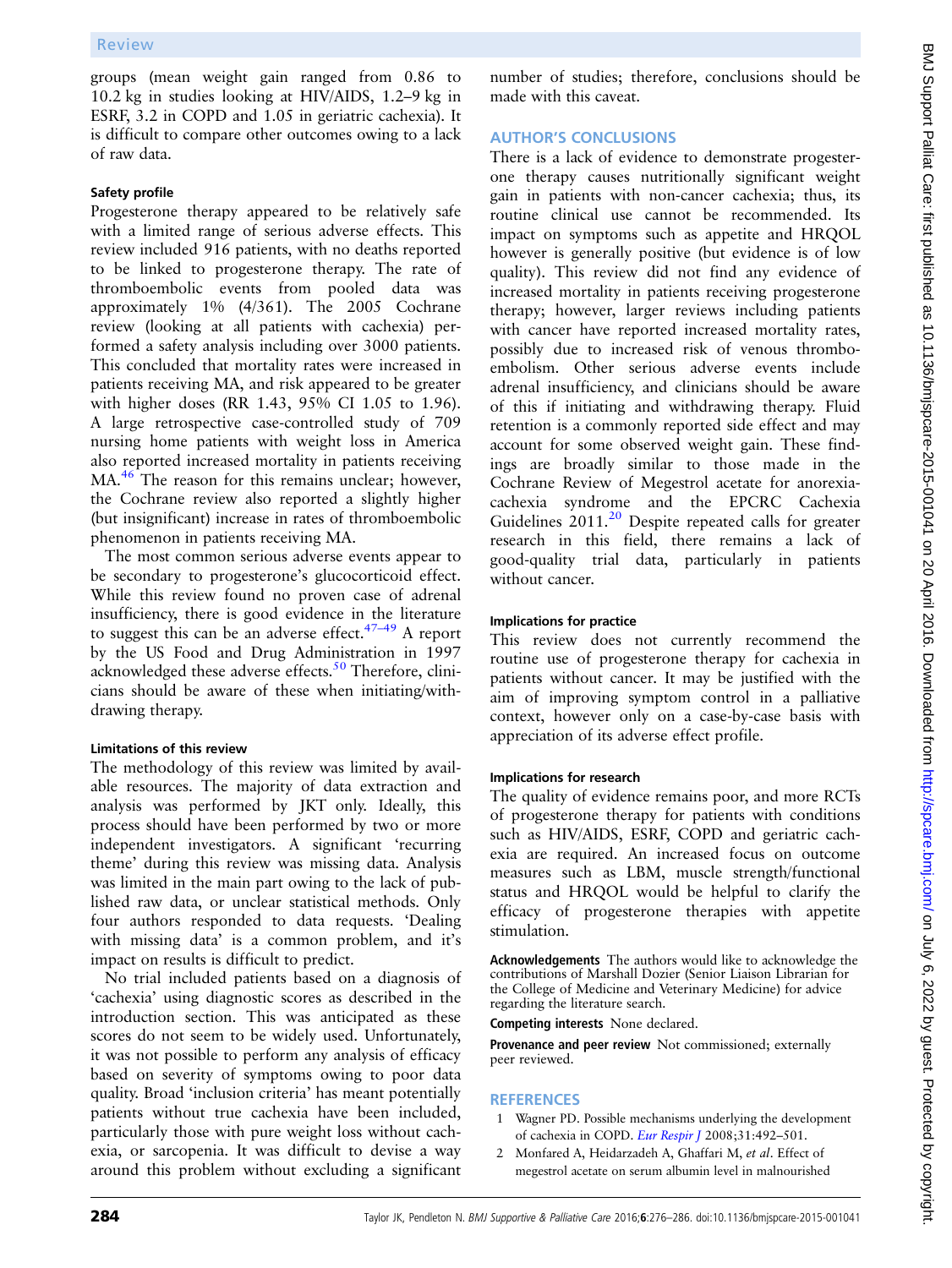<span id="page-9-0"></span>dialysis patients. [J Ren Nutr](http://dx.doi.org/10.1053/j.jrn.2008.11.003) 2009;19:167–71. [http://](http://onlinelibrary.wiley.com/o/cochrane/clcentral/articles/038/CN-00701038/frame.html) [onlinelibrary.wiley.com/o/cochrane/clcentral/articles/038/](http://onlinelibrary.wiley.com/o/cochrane/clcentral/articles/038/CN-00701038/frame.html) [CN-00701038/frame.html](http://onlinelibrary.wiley.com/o/cochrane/clcentral/articles/038/CN-00701038/frame.html)

- 3 Marín Caro MM, Laviano A, Pichard C. Impact of nutrition on quality of life during cancer. [Curr Opin Clin Nutr Metab](http://dx.doi.org/10.1097/MCO.0b013e3281e2c983) [Care](http://dx.doi.org/10.1097/MCO.0b013e3281e2c983) 2007;10:480-7.
- 4 Argilés JM, Busquets S, Moore-Carrasco R, et al. The role of cytokines in cancer cachexia. Cachexia and Wasting: A Modern Approach. Springer, 2006:467–75.
- 5 Morley JE, Thomas DR, Wilson MM. Cachexia: pathophysiology and clinical relevance. Am J Clin Nutr 2006;83:735–43.
- 6 Pi-Sunyer FX. Overnutrition and undernutrition as modifiers of metabolic processes in disease states. Am J Clin Nutr 2000;72:533S–7S.
- 7 Borst SE. The role of TNF-alpha in insulin resistance. [Endocrine](http://dx.doi.org/10.1385/ENDO:23:2-3:177) 2004;23:177–82.
- 8 Evans WJ, Morley JE, Argilés J, et al. Cachexia: a new definition. [Clin Nutr](http://dx.doi.org/10.1016/j.clnu.2008.06.013) 2008;27:793–9.
- 9 Fearon K, Strasser F, Anker SD, et al. Definition and classification of cancer cachexia: an international consensus. [Lancet Oncol](http://dx.doi.org/10.1016/S1470-2045(10)70218-7) 2011;12:489–95.
- 10 Bruera E. ABC of palliative care. Anorexia, cachexia, and nutrition. [BMJ](http://dx.doi.org/10.1136/bmj.315.7117.1219) 1997;315:1219–22.
- 11 Slinde F, Grönberg AM, Engström CP, et al. Individual dietary intervention in patients with COPD during multidisciplinary rehabilitation. [Respir Med](http://dx.doi.org/10.1053/rmed.2001.1278) 2002;96:330-6.
- 12 Fearon KC. Cancer cachexia: developing multimodal therapy for a multidimensional problem. [Eur J Cancer](http://dx.doi.org/10.1016/j.ejca.2008.02.033) 2008;44:1124–32.
- 13 Fearon K, Von Meyenfeldt M, Moses A, et al. Effect of a protein and energy dense N-3 fatty acid enriched oral supplement on loss of weight and lean tissue in cancer cachexia: a randomised double blind trial. [Gut](http://dx.doi.org/10.1136/gut.52.10.1479) 2003;52:1479–86.
- 14 Grande AJ, Silva V, Riera R, et al. Exercise for cancer cachexia in adults. [Cochrane Database Syst Rev](http://dx.doi.org/10.1002/14651858.CD010804.pub2) 2014;11:CD010804.
- 15 Malkin CJ, Pugh PJ, West JN, et al. Testosterone therapy in men with moderate severity heart failure: a double-blind randomized placebo controlled trial. [Eur Heart J](http://dx.doi.org/10.1093/eurheartj/ehi443) 2006;27:57–64.
- 16 Jatoi A, Windschitl HE, Loprinzi CL, et al. Dronabinol versus megestrol acetate versus combination therapy for cancer-associated anorexia: a North Central Cancer Treatment Group study. *[J Clin Oncol](http://dx.doi.org/10.1200/JCO.20.2.567)* 2002;20:567-73.
- 17 Gullett NP, Hebbar G, Ziegler TR. Update on clinical trials of growth factors and anabolic steroids in cachexia and wasting. [Am J Clin Nutr](http://dx.doi.org/10.3945/ajcn.2010.28608E) 2010;91:1143S–7S.
- 18 Reid J, Mills M, Cantwell M, et al. Thalidomide for managing cancer cachexia. [Cochrane Database Syst Rev](http://dx.doi.org/10.1002/14651858.CD008664.pub2) 2012;4: CD008664.
- 19 Ruiz Garcia V, López-Briz E, Carbonell Sanchis R, et al. Megestrol acetate for treatment of anorexia-cachexia syndrome. [Cochrane Database Syst Rev](http://dx.doi.org/10.1002/14651858.CD004310.pub3) 2013;3:CD004310. [http://onlinelibrary.wiley.com/doi/10.1002/14651858.](http://onlinelibrary.wiley.com/doi/10.1002/14651858.CD004310.pub3/abstract) [CD004310.pub3/abstract](http://onlinelibrary.wiley.com/doi/10.1002/14651858.CD004310.pub3/abstract)
- 20 Radbruch L, Elsner F, Trottenberg P, et al. Clinical practice guidelines on cancer cachexia in advanced cancer patients. Aachen, Department of Palliative Medicinen/ European Palliative Care Research Collaborative, 2010.
- 21 Higgins JP, Green S. Cochrane handbook for systematic reviews of interventions. Wiley Online Library, 2008.
- 22 Moher D, Liberati A, Tetzlaff J, et al. Preferred reporting items for systematic reviews and meta-analyses: the PRISMA statement. [Ann Intern Med](http://dx.doi.org/10.7326/0003-4819-151-4-200908180-00135) 2009;151:264-9.
- 23 Segal K, Van Loan M, Fitzgerald P, et al. Lean body mass estimation by bioelectrical impedance analysis: a four-site cross-validation study. Am J Clin Nutr 1988;47:7–14.
- 24 Lean M, Han TS, Deurenberg P. Predicting body composition by densitometry from simple anthropometric measurements. Am J Clin Nutr 1996;63:4–14.
- 25 Jadad AR, Moore RA, Carroll D, et al. Assessing the quality of reports of randomized clinical trials: is blinding necessary? [Control Clin Trials](http://dx.doi.org/10.1016/0197-2456(95)00134-4) 1996;17:1–12.
- 26 Guyatt GH, Oxman AD, Vist GE, et al. GRADE: an emerging consensus on rating quality of evidence and strength of recommendations. [BMJ](http://dx.doi.org/10.1136/bmj.39489.470347.AD) 2008;336:924–6.
- 27 Von Roenn JH, Armstrong D, Kotler DP, et al. Megestrol acetate in patients with AIDS-related cachexia. [Ann Intern Med](http://dx.doi.org/10.7326/0003-4819-121-6-199409150-00001) 1994;121:393–9.
- 28 Weisberg J, Wanger J, Olson J, et al. Megestrol acetate stimulates weight gain and ventilation in underweight COPD patients. [Chest](http://dx.doi.org/10.1378/chest.121.4.1070) 2002;121:1070–8. [http://onlinelibrary.wiley.](http://onlinelibrary.wiley.com/o/cochrane/clcentral/articles/465/CN-00379465/frame.html) [com/o/cochrane/clcentral/articles/465/CN-00379465/frame.](http://onlinelibrary.wiley.com/o/cochrane/clcentral/articles/465/CN-00379465/frame.html) [html](http://onlinelibrary.wiley.com/o/cochrane/clcentral/articles/465/CN-00379465/frame.html)
- 29 Yeh SS, Wu SY, Lee TP, et al. Improvement in quality-of-life measures and stimulation of weight gain after treatment with megestrol acetate oral suspension in geriatric cachexia: results of a double-blind, placebo-controlled study. *[J Am Geriatr Soc](http://dx.doi.org/10.1111/j.1532-5415.2000.tb04993.x)* 2000;48:485–92.
- 30 Batterham MJ, Garsia R. A comparison of megestrol acetate, nandrolone decanoate and dietary counselling for HIV associated weight loss. [Int J Androl](http://dx.doi.org/10.1046/j.1365-2605.2001.00291.x) 2001;24:232-40.
- 31 Mulligan K, Zackin R, Roenn JH, et al. Testosterone supplementation of megestrol therapy does not enhance lean tissue accrual in men with human immunodeficiency virus-associated weight loss: a randomized, double-blind, placebo-controlled, multicenter trial. [J Clin Endocrinol Metab](http://dx.doi.org/10.1210/jc.2006-0954) 2007;92:563–70. [http://onlinelibrary.wiley.com/o/cochrane/](http://onlinelibrary.wiley.com/o/cochrane/clcentral/articles/858/CN-00576858/frame.html) [clcentral/articles/858/CN-00576858/frame.html](http://onlinelibrary.wiley.com/o/cochrane/clcentral/articles/858/CN-00576858/frame.html)
- 32 Mwamburi DM, Gerrior J, Wilson IB, et al. Comparing megestrol acetate therapy with oxandrolone therapy for HIV-related weight loss: similar results in 2 months. [Clin Infect](http://dx.doi.org/10.1086/381977) [Dis](http://dx.doi.org/10.1086/381977) 2004;38:895–902. [http://onlinelibrary.wiley.com/o/](http://onlinelibrary.wiley.com/o/cochrane/clcentral/articles/310/CN-00472310/frame.html) [cochrane/clcentral/articles/310/CN-00472310/frame.html](http://onlinelibrary.wiley.com/o/cochrane/clcentral/articles/310/CN-00472310/frame.html)
- 33 Rochon C, Prod'homme M, Laurichesse H, et al. Effect of medroxyprogesterone acetate on the efficiency of an oral protein-rich nutritional support in HIV-infected patients. [Reprod Nutr Dev](http://dx.doi.org/10.1051/rnd:2003017) 2003;43:203–14.
- 34 Summerbell CD, Youle M, McDonald V, et al. Megestrol acetate vs cyproheptadine in the treatment of weight loss associated with HIV infection. Int J STD AIDS 1992;3:278–80. [http://onlinelibrary.wiley.com/o/cochrane/clcentral/articles/384/](http://onlinelibrary.wiley.com/o/cochrane/clcentral/articles/384/CN-00086384/frame.html) [CN-00086384/frame.html](http://onlinelibrary.wiley.com/o/cochrane/clcentral/articles/384/CN-00086384/frame.html)
- 35 Timpone JG, Wright DJ, Li N, et al. The safety and pharmacokinetics of single-agent and combination therapy with megestrol acetate and dronabinol for the treatment of HIV wasting syndrome. The DATRI 004 Study Group. Division of AIDS Treatment Research Initiative. AIDS Res Hum Retroviruses 1997;13:305–15. [http://onlinelibrary.wiley.com/o/](http://onlinelibrary.wiley.com/o/cochrane/clcentral/articles/722/CN-00137722/frame.html) [cochrane/clcentral/articles/722/CN-00137722/frame.html](http://onlinelibrary.wiley.com/o/cochrane/clcentral/articles/722/CN-00137722/frame.html)
- 36 Wanke C, Gutierrez J, Kristensen A, et al. Safety and efficacy of two preparations of megestrol acetate in HIV-infected individuals with weight loss in Africa, India, and the United

BMJ Support Palliat Care: first published as 10.1136/bmjspcare-2015-001041 on 20 April 2016. Downloaded from http://spcare.bmj.com/ on July 6, 2022 by guest. Protected by copyright BMJ Support Palliat Care: first published as 10.1136/bmjspcare-2015-001041 on 20 April 2016. Downloaded from <http://spcare.bmj.com/> on July 6, 2022 by guest. Protected by copyright.